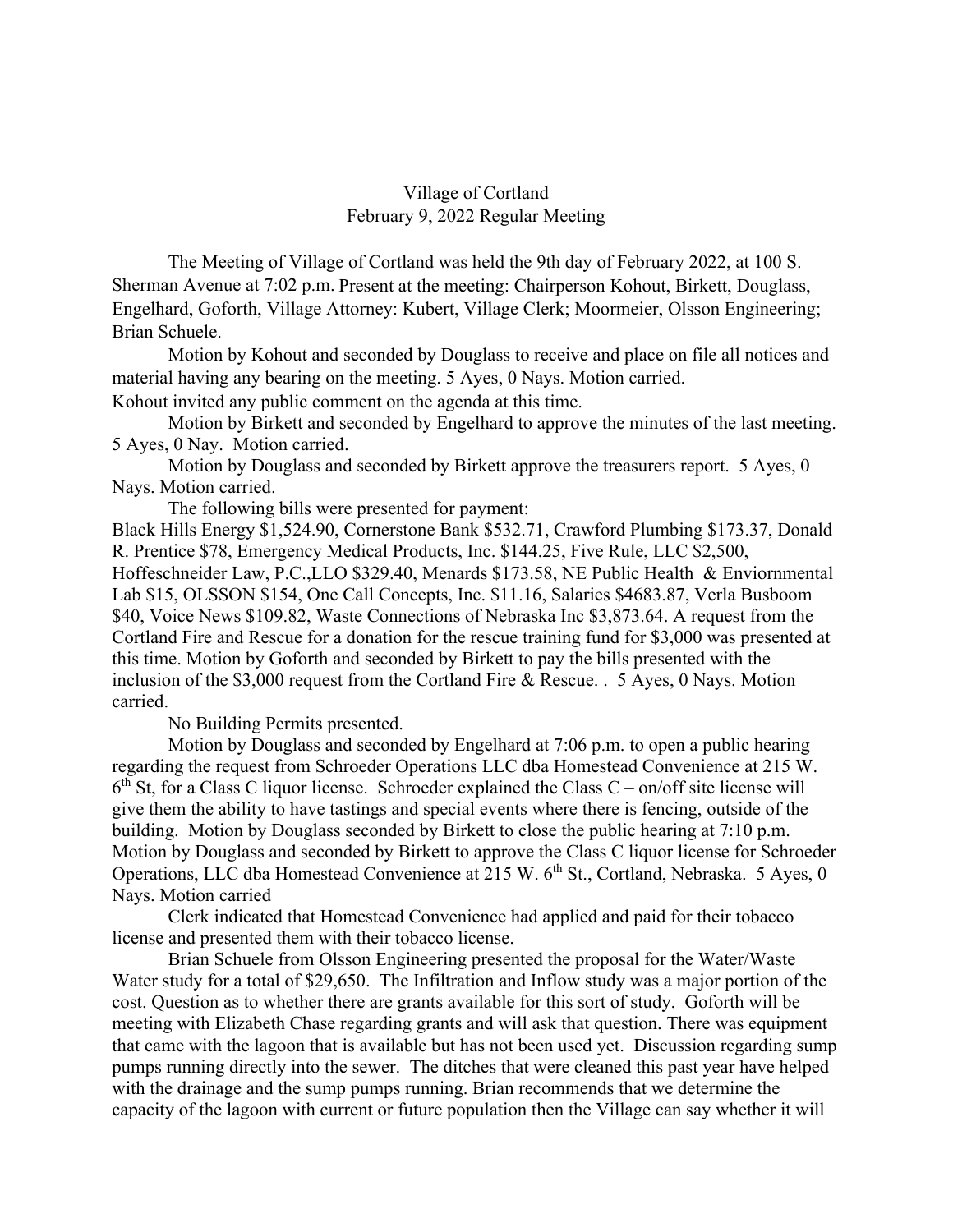support a development. We could do everything except the I&I Study which would be a cost of \$15,900. Brian suggested that this is a legitimate cost sharing opportunity with the developer. Decision to table the study until Village has talked with the developer. In the meantime Brian will have a new agreement typed up without the I&I Study.

 Readopting 2021 Ordinance, Juneteenth holiday adoption tabled until March meeting so we make a more formalized agenda for ordinances and resolutions in the future at the attorney's request.

 Dog ordinance needs to be updated as it includes licensing, tags, and enforcement of the code. Clerk will look into the cost of tags, what other Villages do to enforce the code, tabled until March meeting.

 Zoning regulations committee was still meeting so we moved to Fee Schedule for Community Center. Clerk brought a suggested fee schedule based on some surrounding community fees and the current expenses to maintain the community center. Clerk will update the fee schedule, attorney will review the alcoholic beverages paragraph and bring to the board for approval at the March meeting.

 Bobbi Pettit from Five Rule and Barb Tegley are working on recruiting members for the Planning Commission. Devon and Jenni Schroeder were both willing to service. Bobbi asked that the board approve Devon Schroeder as a member of the Planning Commission and approve Jenni Schroeder as an alternate member. Motion by Douglass and seconded by Birkett to approve Devon Schroeder as member, and Jenni Schroeder as alternate member of the Planning Commission. 5 Ayes, 0 Nays. Motion carried

 Bobbi gave the Board an update on first draft of the Base Zoning Regulations for the Village. She reviewed the Chapters in the regulations along with the future land use map. We will plan on adopting current zoning map and make rezoning decisions that match our future use plan. There will be a meeting by the Planning Commission again in April and plans to adopt the zoning regulations this summer.

 Discussion regarding an online booking for the community center. It makes it difficult because of the fees, however when get new website Clerk could indicate when days were reserved for people to check prior to requesting a date/time.

 Vinton Enterprises submitted an application for fireworks for 2022. Motion by Birkett and seconded by Douglass to approve the Vinton Enterprises Fireworks application for 2022. 5 Ayes, 0 Nays. Motion carried

No written complaints. Follow up on January complaint, resident has until February 24<sup>th</sup> to correction violation.

Community Spring cleanup in the park will be Saturday, April  $9<sup>th</sup>$  with April  $10<sup>th</sup>$  as a backup day. Clerk will do a mailer towards end of March asking for volunteers to start at 10:00 a.m., bring rakes, clippers, etc. to spruce up the park.

Website is in the process of being updated by NPPD right now.

 Clerk asked for approval to attend 2022 League Midwinter Conference in Lincoln on February  $28<sup>th</sup>$  and March  $1<sup>st</sup>$ , 2022. Cost is \$325.00, the conference will give her 7 of the 8 educational hours she needs to complete as Treasurer each year. Moved by Douglass and seconded by Goforth to approve the \$325.00 for clerk to attend League Midwinter Conference in Lincoln. 5 Ayes, 0 Nays. Motion carried

 Clerk asked for approval of vacation days during the summer. Engelhard will take minutes during the meeting when Clerk is gone. Approval of vacation was granted.